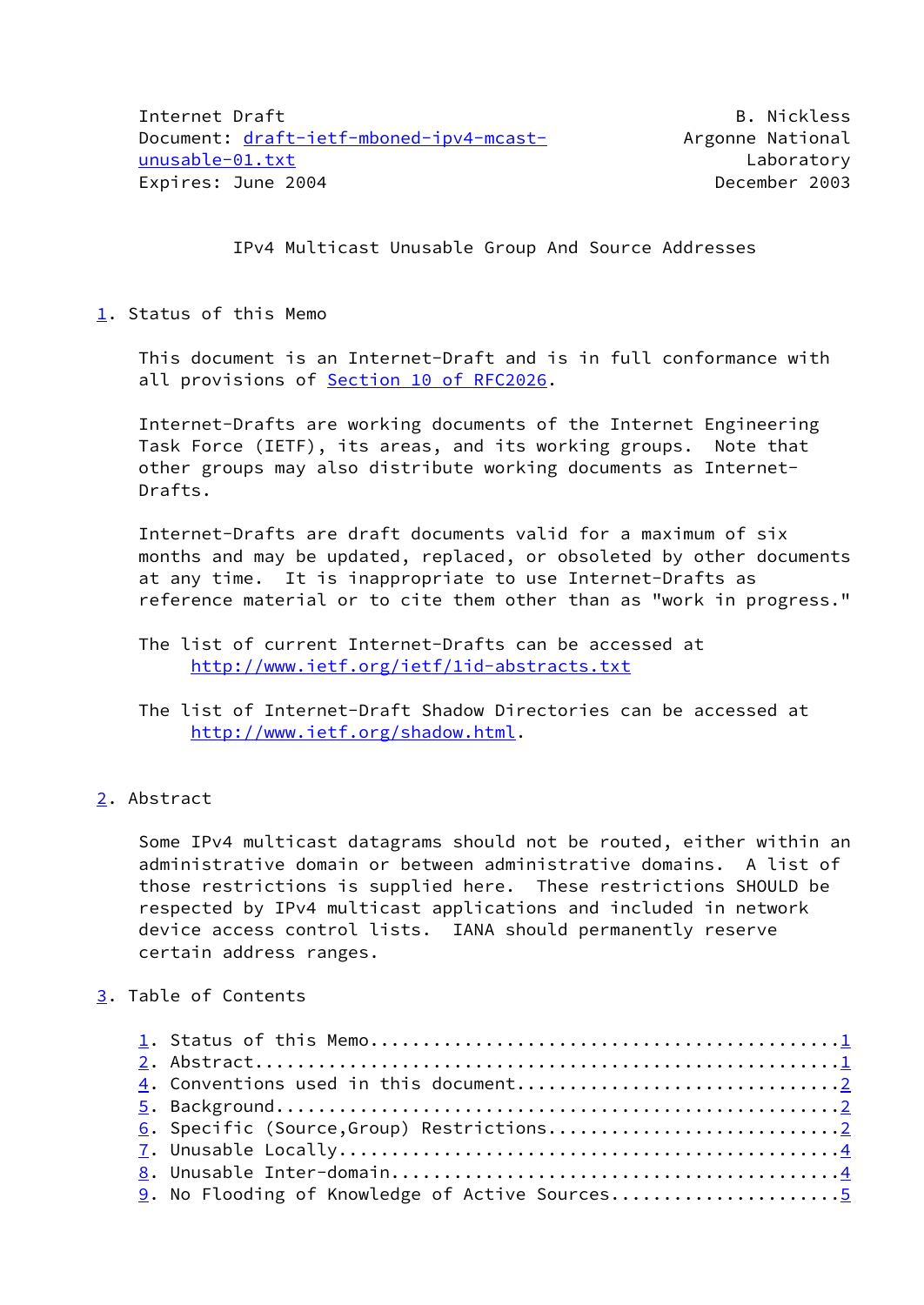| Nickless | Informational - Expires June 2004<br>IPv4 Multicast Unusable Group December 2003<br>And Source Addresses |  |
|----------|----------------------------------------------------------------------------------------------------------|--|
|          |                                                                                                          |  |

### <span id="page-1-0"></span>[4](#page-1-0). Conventions used in this document

 The key words "MUST", "MUST NOT", "REQUIRED", "SHALL", "SHALL NOT", "SHOULD", "SHOULD NOT", "RECOMMENDED", "MAY", and "OPTIONAL" in this document are to be interpreted as described in [RFC-2119](https://datatracker.ietf.org/doc/pdf/rfc2119) [\[RFC2119](https://datatracker.ietf.org/doc/pdf/rfc2119)].

### <span id="page-1-1"></span>[5](#page-1-1). Background

 IPv4 multicast [\[MCAST](#page-3-2)] is an internetwork service that allows IPv4 datagrams sent from a source to be delivered to one or more interested receiver(s). That is, a given source sends a packet the network with a destination address 224/4 CIDR [\[CIDR](#page-6-2)] range. The network transports this packet to all receivers (replicated where necessary) that have registered their interest in receiving these packets.

 Some combinations of Source Address and Group Address SHOULD NOT be routed for various reasons. This note describes those restrictions so they can be:

- Avoided by applications, especially those that choose multicast groups on a random or ad-hoc basis.
- Properly reflected in network device restriction lists.
- Reserved by IANA.

## <span id="page-1-2"></span>[6](#page-1-2). Specific (Source,Group) Restrictions

 Following is a list of (Source,Group) ranges that should not be used or routed in certain circumstances. Each range is associated with a brief explanation and a cross-reference to a fuller explanation to be found in following sections of this note.

| $(*, 224.0.1.2/32)$  | SGI-Dogfight  | Section 8.4 |
|----------------------|---------------|-------------|
| $(*, 224.0.1.3/32)$  | Rwhod         | Section 8.5 |
| $(*, 224.0.1.22/32)$ | <b>SVRLOC</b> | Section 8.4 |
| $(*, 224.0.1.24/32)$ | Microsoft-DS  | Section 8.4 |
| $(*, 224.0.1.35/32)$ | SVRLOC-DA     | Section 8.5 |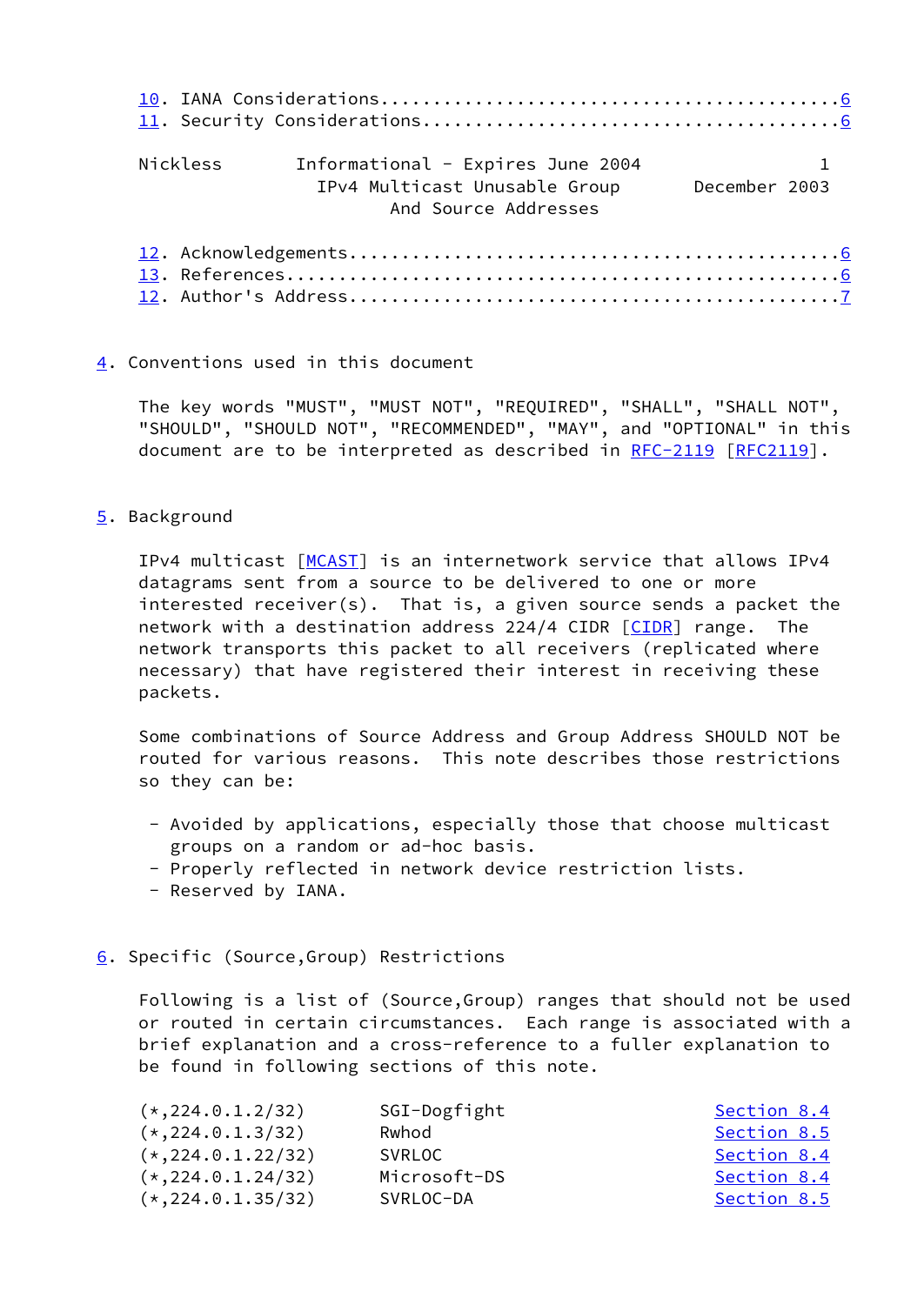| $(*, 224.0.1.39/32)$      | CISCO-RP-ANNOUNCE                 | Section 8.5        |
|---------------------------|-----------------------------------|--------------------|
| $(*, 224.0.1.40/32)$      | CISCO-RP-DISCOVERY                | Section 8.5        |
| $(*, 224.0.1.60/32)$      | HP-DEVICE-DISC                    | Section 8.5        |
| $(*, 224.0.2.2/32)$       | SUN-RPC                           | Section 8.4        |
| $(*, 224.77.0.0/16)$      | Norton Ghost                      | Section 8.3        |
| $(*, 224.128.0.0/24)$     | Control plane of IGMP snoopers    | Section 7.1        |
| $(*, 225.0.0.0/24)$       | Control plane of IGMP<br>snoopers | Section 7.1        |
| $(*, 225.1.2.3/32)$       | Altiris                           | Section 8.3        |
|                           |                                   |                    |
| Nickless                  | Informational - Expires June 2004 | 2                  |
|                           | IPv4 Multicast Unusable Group     | December 2003      |
|                           | And Source Addresses              |                    |
|                           |                                   |                    |
| $(*, 225.128.0.0/24)$     | Control plane of IGMP snoopers    | Section 7.1        |
| $(*, 226.0.0.0/24)$       | Control plane of IGMP<br>snoopers | Section 7.1        |
| $(*, 226.77.0.0/16)$      | Norton Ghost                      | Section 8.3        |
| $(*, 226.128.0.0/24)$     | Control plane of IGMP<br>snoopers | Section 7.1        |
| $(*, 227.0.0.0/24)$       | Control plane of IGMP<br>snoopers | Section 7.1        |
| $(*, 227.128.0.0/24)$     | Control plane of IGMP<br>snoopers | Section 7.1        |
| $(*, 228.0.0.0/24)$       | Control plane of IGMP<br>snoopers | Section 7.1        |
| $(*, 228.128.0.0/24)$     | Control plane of IGMP<br>snoopers | Section 7.1        |
| $(*, 229.0.0.0/24)$       | Control plane of IGMP<br>snoopers | Section 7.1        |
| $(*, 229.128.0.0/24)$     | Control plane of IGMP<br>snoopers | Section 7.1        |
| $(*, 230.0.0.0/24)$       | Control plane of IGMP<br>snoopers | Section 7.1        |
| $(*, 230.128.0.0/24)$     | Control plane of IGMP<br>snoopers | Section 7.1        |
| $(*, 231.0.0.0/24)$       | Control plane of IGMP<br>snoopers | Section 7.1        |
|                           | Control plane of IGMP<br>snoopers |                    |
| $(*, 231.128.0.0/24)$     | snoopers                          | Section 7.1        |
| $(*, 232.0.0.0/24)$       | Control plane of IGMP             | Section 7.1        |
| $(*, 232.128.0.0/24)$     | Control plane of IGMP snoopers    | Section 7.1        |
| $(*, 232.0.0.0/8)$        | Source-Specific Multicast         | Section 9.1        |
| $(*, 233.0.0.0/24)$       | Control plane of IGMP snoopers    | Section 7.1        |
| $(*, 233.128.0.0/24)$     | Control plane of IGMP snoopers    | Section 7.1        |
| $(*, 234.0.0.0/24)$       | Control plane of IGMP snoopers    | Section 7.1        |
| $(*, 234.42.42.42/32)$    | Phoenix/StorageSoft ImageCast     | Section 8.3        |
| $(*, 234.128.0.0/24)$     | Control plane of IGMP snoopers    | Section 7.1        |
| $(*, 234.142.142.42/31)$  | Phoenix/StorageSoft ImageCast     | Section 8.3        |
| $(*, 234.142.142.44/30)$  | Phoenix/StorageSoft ImageCast     | Section 8.3        |
| $(*, 234.142.142.48/28)$  | Phoenix/StorageSoft ImageCast     | Section 8.3        |
| $(*, 234.142.142.64/26)$  | Phoenix/StorageSoft ImageCast     | Section 8.3        |
| $(*, 234.142.142.128/29)$ | Phoenix/StorageSoft ImageCast     | Section 8.3        |
| $(*, 234.142.142.136/30)$ | Phoenix/StorageSoft ImageCast     | Section 8.3        |
| $(*, 234.142.142.140/31)$ | Phoenix/StorageSoft ImageCast     | <u>Section 8.3</u> |
| $(*, 234.142.142.142/32)$ | Phoenix/StorageSoft ImageCast     | Section 8.3        |
| $(*, 235.0.0.0/24)$       | Control plane of IGMP snoopers    | Section 7.1        |
| $(*, 235.128.0.0/24)$     | Control plane of IGMP<br>snoopers | Section 7.1        |
| $(*, 236.0.0.0/24)$       | Control plane of IGMP<br>snoopers | Section 7.1        |
| $(*, 236.128.0.0/24)$     | Control plane of IGMP<br>snoopers | Section 7.1        |
| $(*, 237.0.0.0/24)$       | Control plane of IGMP<br>snoopers | Section 7.1        |
| $(*, 237.128.0.0/24)$     | Control plane of IGMP<br>snoopers | Section 7.1        |
| $(*, 238.0.0.0/24)$       | Control plane of IGMP<br>snoopers | Section 7.1        |
| $(*, 238.128.0.0/24)$     | Control plane of IGMP<br>snoopers | Section 7.1        |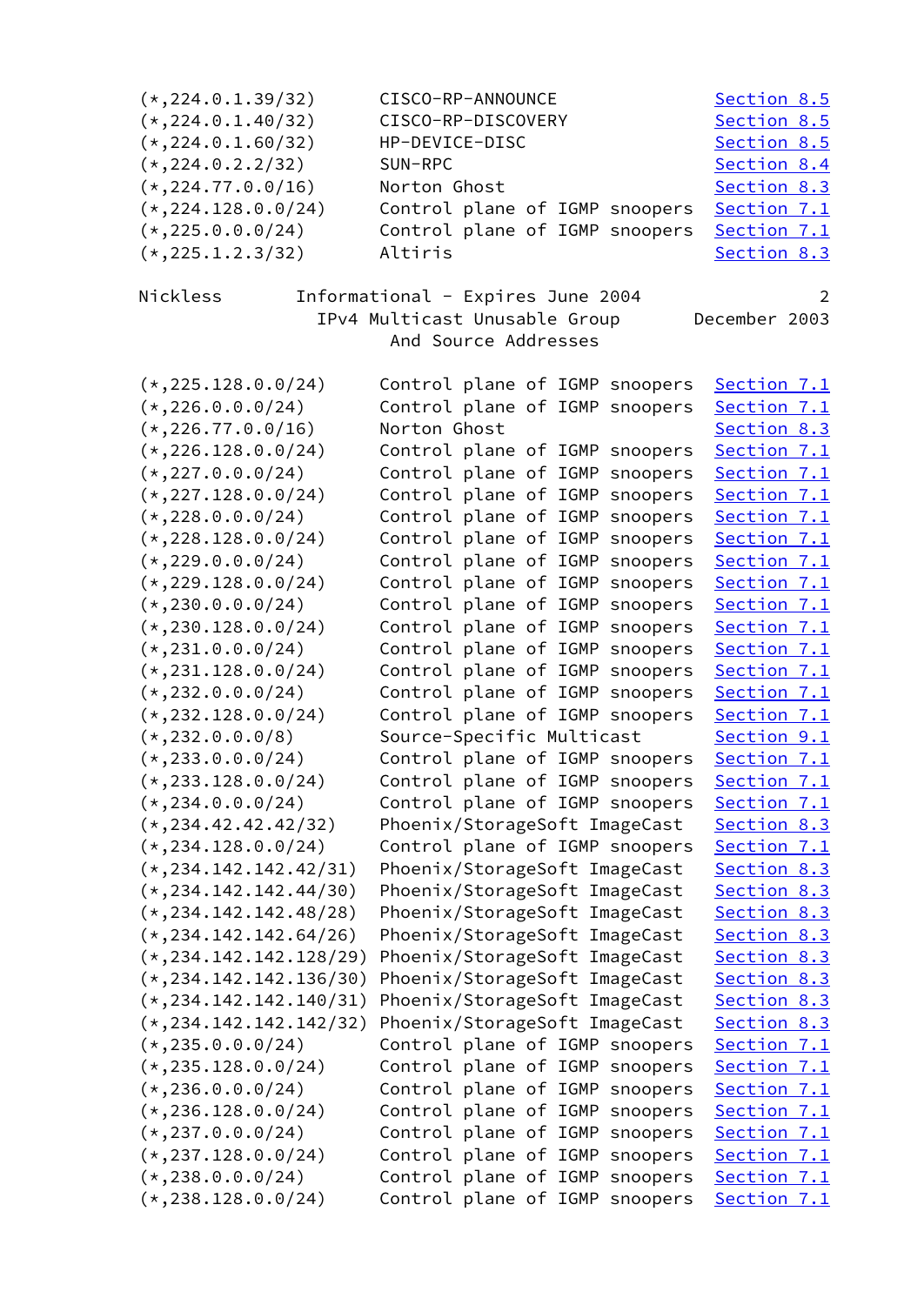| $(*, 239.0.0.0/8)$    | Administratively Scoped Groups | Section 8.1 |
|-----------------------|--------------------------------|-------------|
| $(*, 239.0.0.0/24)$   | Control plane of IGMP snoopers | Section 7.1 |
| $(*, 239.128.0.0/24)$ | Control plane of IGMP snoopers | Section 7.1 |
|                       | Link Local Addresses           | Section 8.2 |
| $(0.0.0.0/0,*)$       |                                |             |
| $(10.0.0.0/8,*)$      | Private Address Space          | Section 8.2 |
| $(127.0.0.0/8,*)$     | Loopback Address Space         | Section 8.2 |
| $(169.254.0.0/8,*)$   | Link Local Addresses           | Section 8.2 |
| $(172.16.0.0/12,*)$   | Private Address Space          | Section 8.2 |
| $(192.0.2.0/24,*)$    | Documentation/Example          | Section 8.2 |
| $(192.168.0.0/16,*)$  | Private Address Space          | Section 8.2 |
|                       |                                |             |
|                       |                                |             |
|                       |                                |             |

| Nickless | Informational - Expires June 2004 |               |
|----------|-----------------------------------|---------------|
|          | IPv4 Multicast Unusable Group     | December 2003 |
|          | And Source Addresses              |               |

<span id="page-3-0"></span>[7](#page-3-0). Unusable Locally

 Multicast datagrams that match the criteria in this section SHOULD NOT be used, even on local, unrouted subnetworks.

7.1 Groups processed in the control plane of IGMP-snooping switches.

<span id="page-3-2"></span> [MCAST] describes the mapping of IPv4 Multicast Group addresses to Ethernet MAC addresses, as follows:

 An IP host group address is mapped to an Ethernet multicast address by placing the low-order 23-bits of the IP address into the low-order 23 bits of the Ethernet multicast address 01-00-5E-00-00-00 (hex). Because there are 28 significant bits in an IP host group address, more than one host group address may map to the same Ethernet multicast address.

 Multicast group addresses in the 224.0.0.0/24 range are used for local subnetwork control. This maps to the Ethernet multicast address range 01-00-5E-00-00-XX, where XX is 00 through FF. Ethernet frames within this range are always processed in the control plane of many popular network devices, such as IGMP-snooping switches.

 Because of the many-to-one mapping of IPv4 Multicast Group Addresses to Ethernet MAC addresses, it is possible to overwhelm the control plane of network devices by sending to group addresses that map into the 01-00-5E-00-00-XX (hex) range.

 IGMP-snooping network devices must also flood these frames to all outgoing ports, so the damage may extend to end systems and routers.

<span id="page-3-1"></span>[8](#page-3-1). Unusable Inter-domain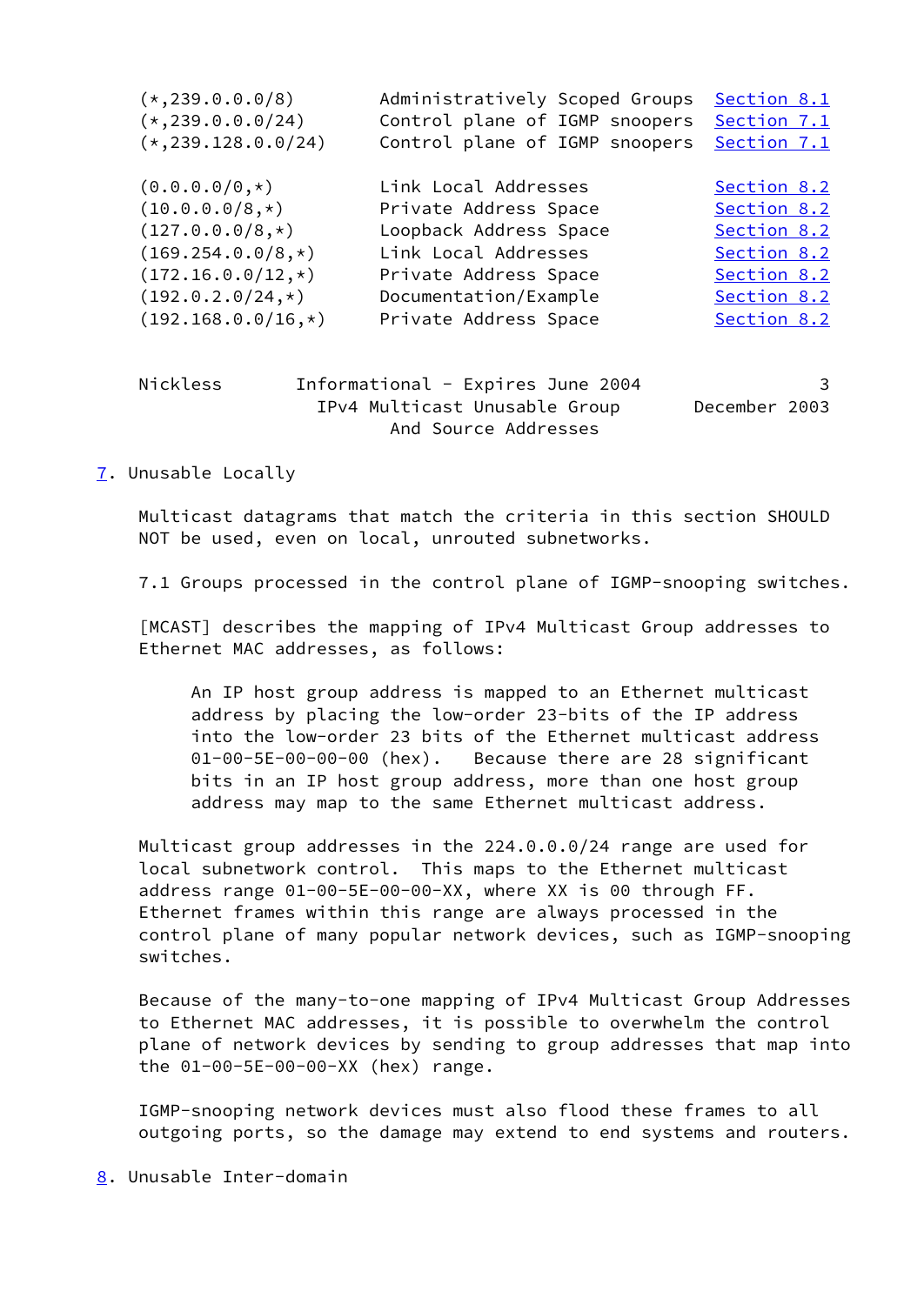Multicast datagrams that match the criteria in this section SHOULD NOT be routed between administrative domains.

[Section 7](#page-3-0) (Unusable Locally) is incorporated here by reference.

8.1 Administratively Scoped Addresses

 [RFC 2366](https://datatracker.ietf.org/doc/pdf/rfc2366) [[ADMIN\]](#page-6-3) defines 239.0.0.0/8 for use within an administrative domain. As such, datagrams with group addresses that match 239.0.0.0/8 SHOULD NOT be passed between administrative domains.

8.2 Special Use IPv4 Source Addresses

 [RFC 1918](https://datatracker.ietf.org/doc/pdf/rfc1918) [[PRIVATE](#page-6-4)] defines certain ranges of IPv4 unicast addresses that can be used within an administrative domain. Multicast datagrams are no exception to the rule that datagrams addressed within these ranges SHOULD NOT be passed between administrative domains.

 Nickless Informational - Expires June 2004 4 IPv4 Multicast Unusable Group December 2003 And Source Addresses

 127.0.0.0/8 is widely used for internal host addressing, and is generally not valid on datagrams passed between hosts.

 0.0.0.0/8 and 169.254.0.0/16 are valid only in the context of local links. Such source addresses are not valid for datagrams passed between networks. [\[RFC 1700](https://datatracker.ietf.org/doc/pdf/rfc1700)] [\[RFC 3330](https://datatracker.ietf.org/doc/pdf/rfc3330)]

 192.0.2.0/24 is reserved for documentation and example code. [\[RFC 3330](https://datatracker.ietf.org/doc/pdf/rfc3330)]

8.3 Personal Computer Deployment and Control Applications

The Norton Ghost [[GHOST\]](#page-7-0), Phoenix/StorageSoft ImageCast [\[IMCAST](#page-7-1)], and Altiris [\[ALTIRIS](#page-7-2)] applications are used to duplicate files and filesystems from servers to clients, and to otherwise maintain groups of Personal Computers. They are intended to be used on a local subnet or within an administrative domain, but the default addresses used by the software are not within the administratively scoped range 239.0.0.0/8 (see Section 8.1 above).

8.4 Known Insecure Services

 Applications that use certain multicast group addresses have been demonstrated to be vulnerable to exploitation, leading to serious security problems.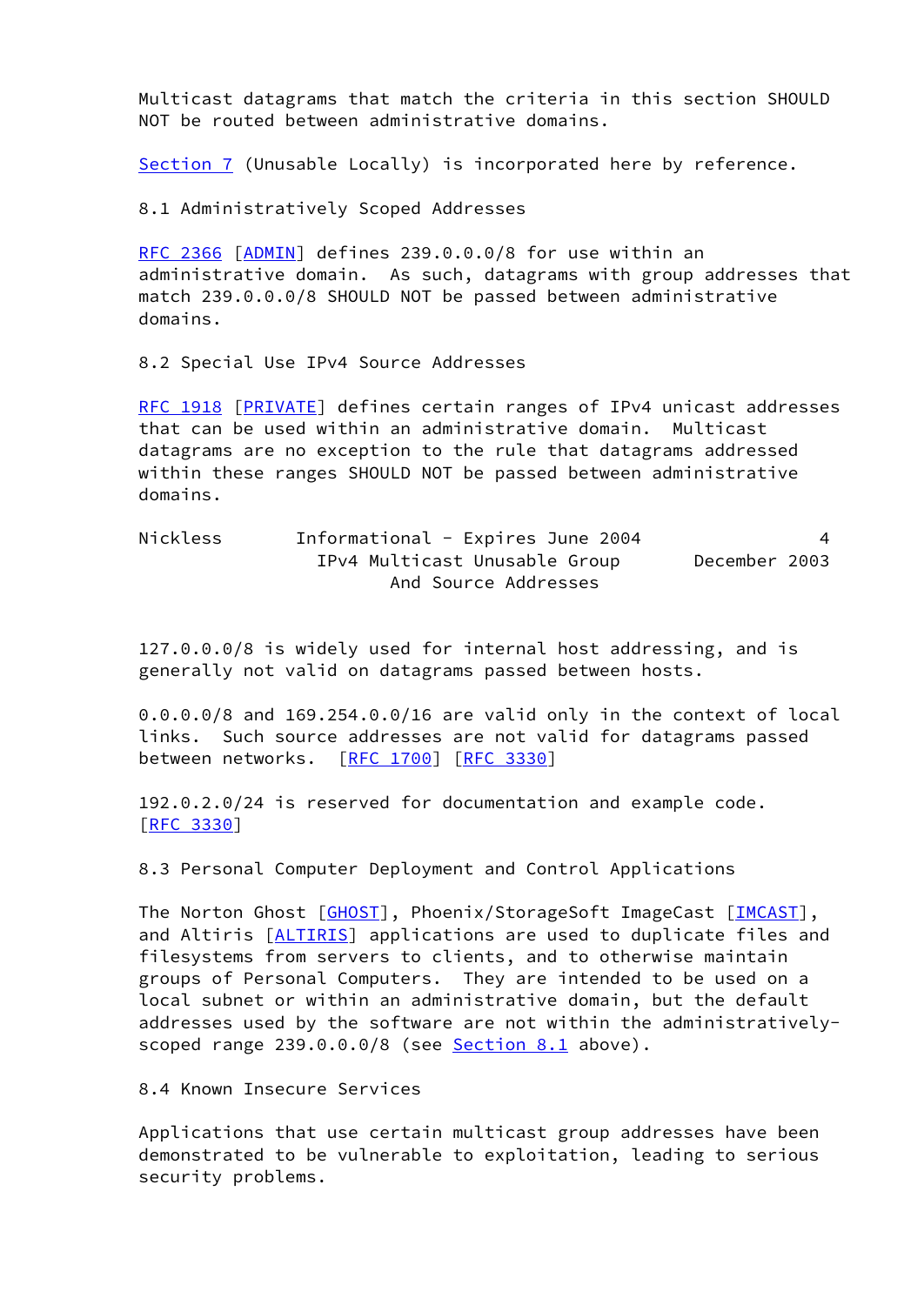8.5 Internal Resource Discovery

 Applications that use certain multicast group addresses are used to discover resources within an administrative domain.

### <span id="page-5-0"></span>[9](#page-5-0). No Flooding of Knowledge of Active Sources

 In the absence of explicit requests by interested receivers, multicast datagrams that match the criteria in this section SHOULD NOT be transmitted across administrative domain boundaries.

 The knowledge of active sources that match the criteria in this section SHOULD NOT be passed between administrative domains, for example through the operation of the Multicast Source Discovery Protocol (MSDP) [\[MSDP](#page-7-3)].

Sections  $\overline{7}$  and  $\overline{8}$  are incorporated here by reference.

9.1 Source-Specific Multicast

Multicast datagrams addressed within 232.0.0.0/8 (See [\[IANA](#page-7-4)]) are used in the Source-Specific Multicast regime. Interested recipients request traffic from specific sources using specific group addresses. Knowledge of active sources is not flooded throughout

| Nickless | Informational - Expires June 2004 |               |  |
|----------|-----------------------------------|---------------|--|
|          | IPv4 Multicast Unusable Group     | December 2003 |  |
|          | And Source Addresses              |               |  |

 the Internet, as it is the responsibility of the application to discover the active sources.

### <span id="page-5-1"></span>[10.](#page-5-1) IANA Considerations

 Due to the issue outlined in Section 7.1 with 233.0.0.0/24 and 233.128.0.0/24 above, IANA SHOULD NOT allocate AS 0 nor AS 32768 to any Autonomous System or Registry.

IANA SHOULD reserve the 31 address blocks referenced in [Section 7](#page-3-0).

#### <span id="page-5-2"></span>[11.](#page-5-2) Security Considerations

 Low to moderate multicast traffic levels, using addresses within these Section 7.1 Multicast Group Address ranges, can result in severe denial of service on network devices that process frames with Ethernet MAC addresses in the 01-00-5E-00-00-XX (hex) range in the control plane.

Interdomain forwarding of multicast traffic generated by certain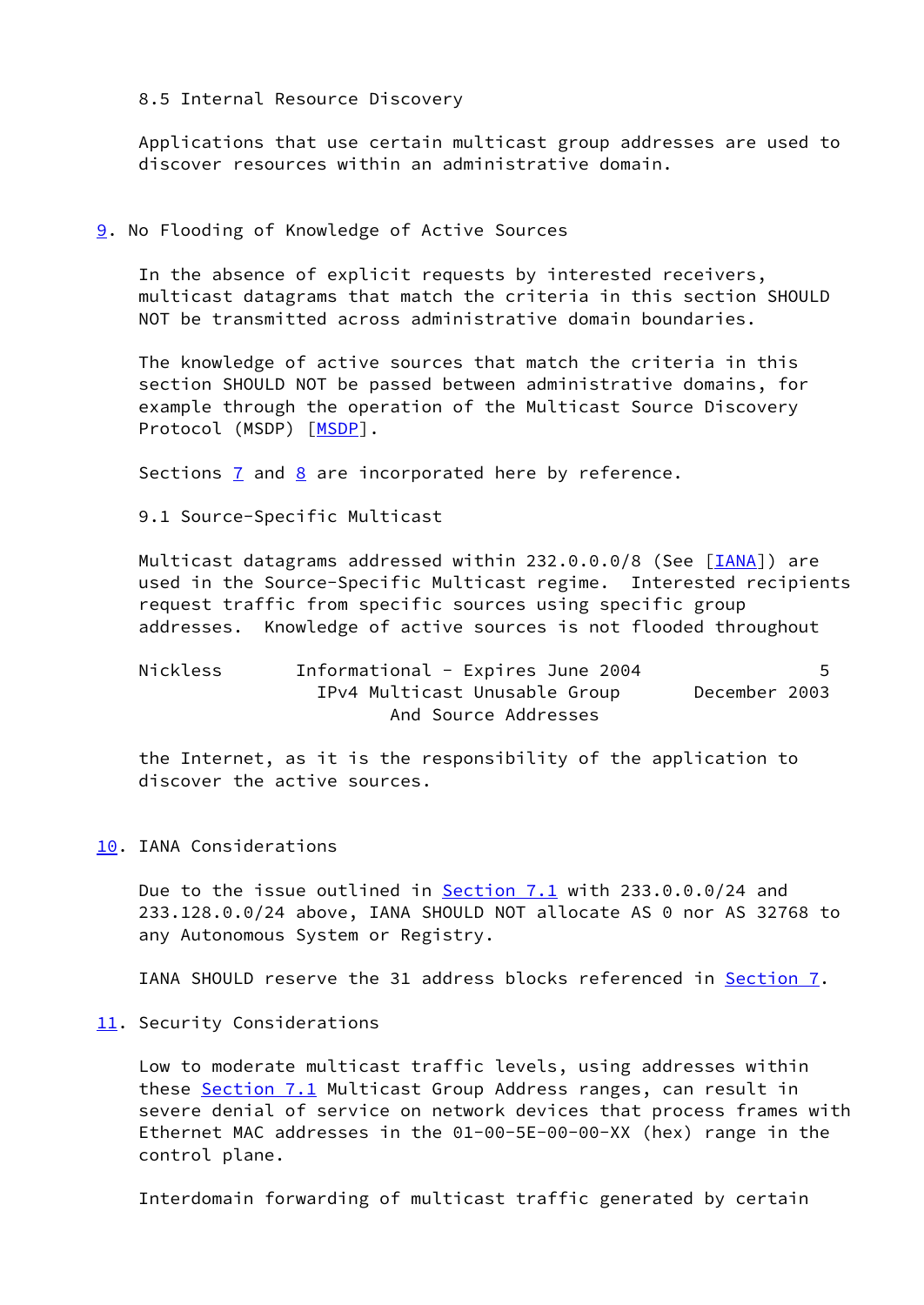multicast applications (see Section 8.3) can result in internal enterprise data being replicated far beyond that which was intended.

 Interdomain forwarding of multicast traffic on certain multicast groups (see Section 8.4) can lead to compromise of host systems.

#### <span id="page-6-0"></span>[12.](#page-6-0) Acknowledgements

 The author relied heavily on a list of problematic groups maintained by Cisco Systems, especially Beau Williamson and his colleagues.

 Jay Ford and Alan Croswell provided references for the Norton Ghost restriction.

 Leonard Giuliano, John Kristoff, Alastair Matthews, Pekka Savola, and Beau Williamson provided helpful comments, corrections, and suggestions.

 This work was supported by the Mathematical, Information, and Computational Sciences Division subprogram of the Office of Advanced Scientific Computing Research, U.S. Department of Energy, under Contract W-31-109-Eng-38.

<span id="page-6-1"></span>[13.](#page-6-1) References

[RFC2119] [RFC 2119:](https://datatracker.ietf.org/doc/pdf/rfc2119) Key Words for use in RFCs to Indicate Requirement Levels. S. Bradner. March 1997.

| Nickless | Informational - Expires June 2004 |               |  |
|----------|-----------------------------------|---------------|--|
|          | IPv4 Multicast Unusable Group     | December 2003 |  |
|          | And Source Addresses              |               |  |

[MCAST] [RFC 1112](https://datatracker.ietf.org/doc/pdf/rfc1112): Host extensions for IP multicasting. S.E. Deering. Aug-01-1989.

<span id="page-6-2"></span>[CIDR] <u>RFC 1519</u>: Classless Inter-Domain Routing (CIDR): an Address Assignment and Aggregation Strategy. V. Fuller, T. Li, J. Yu, K. Varadhan. September 1993.

<span id="page-6-3"></span>[ADMIN] [RFC 2365](https://datatracker.ietf.org/doc/pdf/rfc2365): Administratively Scoped IP Multicast. D. Meyer. July 1998.

<span id="page-6-4"></span>[PRIVATE] [RFC 1918:](https://datatracker.ietf.org/doc/pdf/rfc1918) Address Allocation for Private Internets. Y Rekhter, B. Moskowitz, D. Karrenberg, G. J. de Groot, E. Lear. February 1996.

[RFC 1700] Reynolds, J. and J. Postel, "Assigned Numbers", STD 2,